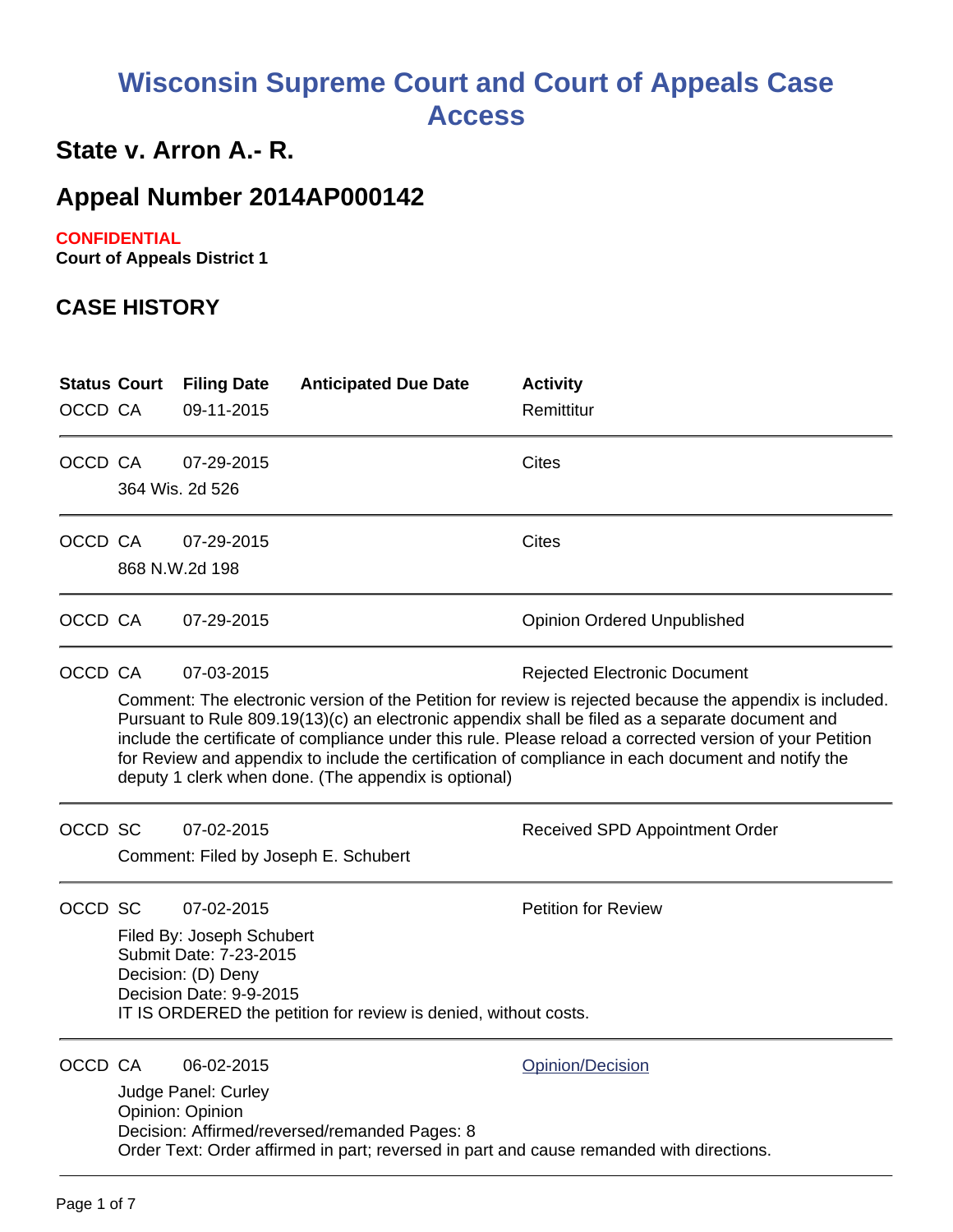| OCCD CA |                                                                                                                                                                                                                                                                                                   | 04-06-2015                                                                                                                                                                                                                                                                                                                    | <b>Briefs Received At State Law Library</b>                                                                                       |  |  |
|---------|---------------------------------------------------------------------------------------------------------------------------------------------------------------------------------------------------------------------------------------------------------------------------------------------------|-------------------------------------------------------------------------------------------------------------------------------------------------------------------------------------------------------------------------------------------------------------------------------------------------------------------------------|-----------------------------------------------------------------------------------------------------------------------------------|--|--|
| OCCD CA |                                                                                                                                                                                                                                                                                                   | 03-17-2015                                                                                                                                                                                                                                                                                                                    | <b>Submitted on Briefs</b>                                                                                                        |  |  |
| OCCD CA |                                                                                                                                                                                                                                                                                                   | 03-16-2015                                                                                                                                                                                                                                                                                                                    | Record and Briefs Sent to District 1                                                                                              |  |  |
| OCCD CA |                                                                                                                                                                                                                                                                                                   | 03-13-2015<br>Filed By: Joseph Schubert                                                                                                                                                                                                                                                                                       | <b>Reply Brief</b>                                                                                                                |  |  |
| OCCD CA | <b>Motion to Extend Time</b><br>03-04-2015<br>Filed By: Joseph Schubert<br>Submit Date: 3-5-2015<br>Decision: (G) Grant<br>Decision Date: 3-6-2015<br>IT IS ORDERED the deadline for Arron A.-R. to file a reply brief is extended to 03/13/15.<br>See BRY event due on 3-13-2015<br>Comment: 7th |                                                                                                                                                                                                                                                                                                                               |                                                                                                                                   |  |  |
|         | OCCD CA<br>$03/04/15$ .<br>Comment: 6th                                                                                                                                                                                                                                                           | 02-23-2015<br>Filed By: Joseph Schubert<br>Submit Date: 2-24-2015<br>Decision: (G) Grant<br>Decision Date: 2-25-2015<br>See BRY event due on 3-4-2015                                                                                                                                                                         | Motion to Extend Time<br>IT IS ORDERED the deadline for Arron A.-R. to file his reply brief in this matter is extended through    |  |  |
| OCCD CA |                                                                                                                                                                                                                                                                                                   | 02-06-2015<br>Motion to Extend Time<br>Filed By: Joseph Schubert<br>Submit Date: 2-9-2015<br>Decision: (G) Grant<br>Decision Date: 2-10-2015<br>IT IS ORDERED that the deadline for Arron A.-R. to file the reply brief in this matter is extended to<br>February 17, 2015.<br>See BRY event due on 2-17-2015<br>Comment: 5th |                                                                                                                                   |  |  |
| OCCD CA | Comment: 4th                                                                                                                                                                                                                                                                                      | 01-30-2015<br>Filed By: Joseph Schubert<br>Submit Date: 2-2-2015<br>Decision: (G) Grant<br>Decision Date: 2-3-2015<br>See BRY event due on 2-6-2015                                                                                                                                                                           | Motion to Extend Time<br>IT IS ORDERED that the deadline for Arron A.-R. to file his reply brief is extended to February 6, 2015. |  |  |

OCCD CA 01-21-2015 Motion to Extend Time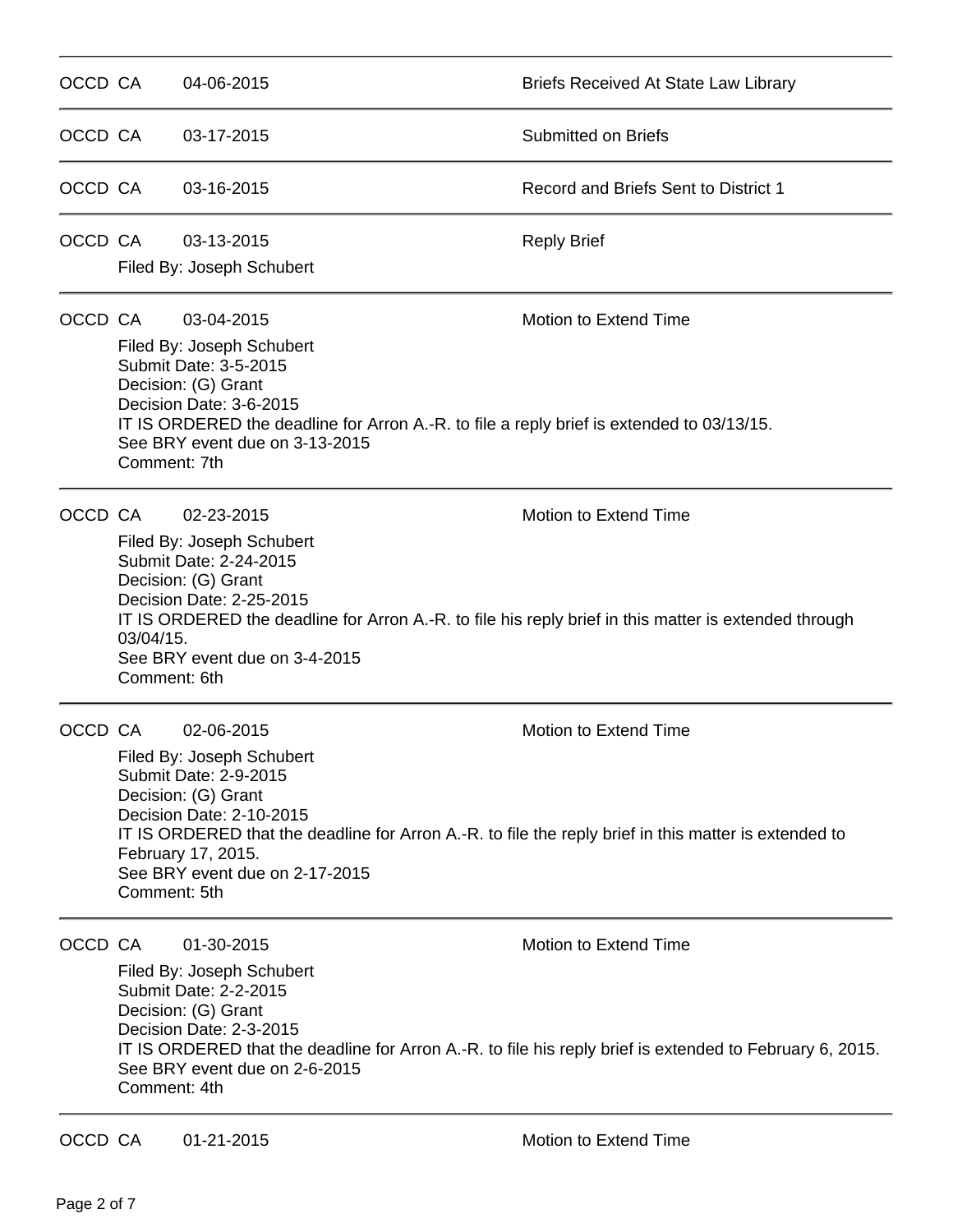Filed By: Joseph Schubert Submit Date: 1-21-2015 Decision: (G) Grant Decision Date: 1-22-2015 IT IS ORDERED the deadline for Arron A.-R. to file a reply brief is extended through 01/30/15. See Wis. Stat. Rule 809.82(2)(a) (2011-12). See BRY event due on 1-30-2015 Comment: 3d

OCCD CA  $01-07-2015$  Motion to Extend Time

Filed By: Joseph Schubert Submit Date: 1-8-2015 Decision: (G) Grant Decision Date: 1-9-2015 ORD that the deadline for Arron A.-R. to file a reply brief is extended through 1/20/15. See Wis. Stat. Rule 809.82(2)(a) (2011-12). See BRY event due on 1-20-2015 Comment: 2nd

OCCD CA 12-18-2014 Motion to Extend Time

Filed By: Joseph Schubert Submit Date: 12-19-2014 Decision: (G) Grant Decision Date: 12-22-2014 IT IS ORDERED that the deadline for Aaron A.-R. to file his reply brief in this matter is extended to January 7, 2015. See BRY event due on 1-7-2015

OCCD CA 12-04-2014 Brief of Respondent(s)

Filed By: John Stoiber

OCCD CA  $11-11-2014$  Motion to Extend Time

Filed By: John Stoiber Submit Date: 11-11-2014 Decision: (G) Grant Decision Date: 11-13-2014 IT IS ORDERED the deadline for the State to file its brief is extended through 12/04/14. See Wis. Stat. Rule 809.82(2)(a) (2011-12). See BRS event due on 12-4-2014

OCCD CA 10-30-2014 **Attorney Change** Comment: Added J. M. Stoiber, ADA, Counsel for Pet-Res, withdrew Stencil

OCCD CA 10-14-2014 **Rejected Electronic Document** 

Comment: This Electronic Version of the Appendix of the Brief of Appellant is rejected due to the absence of the E filing Certificate of Compliance pursuant to Rule 809.19(13). Please reload a corrected version of your appendix to include the certification of compliance and notify the deputy 1 clerk when done. (The appendix is optional)

OCCD CA 10-13-2014 **E-Filing Certification**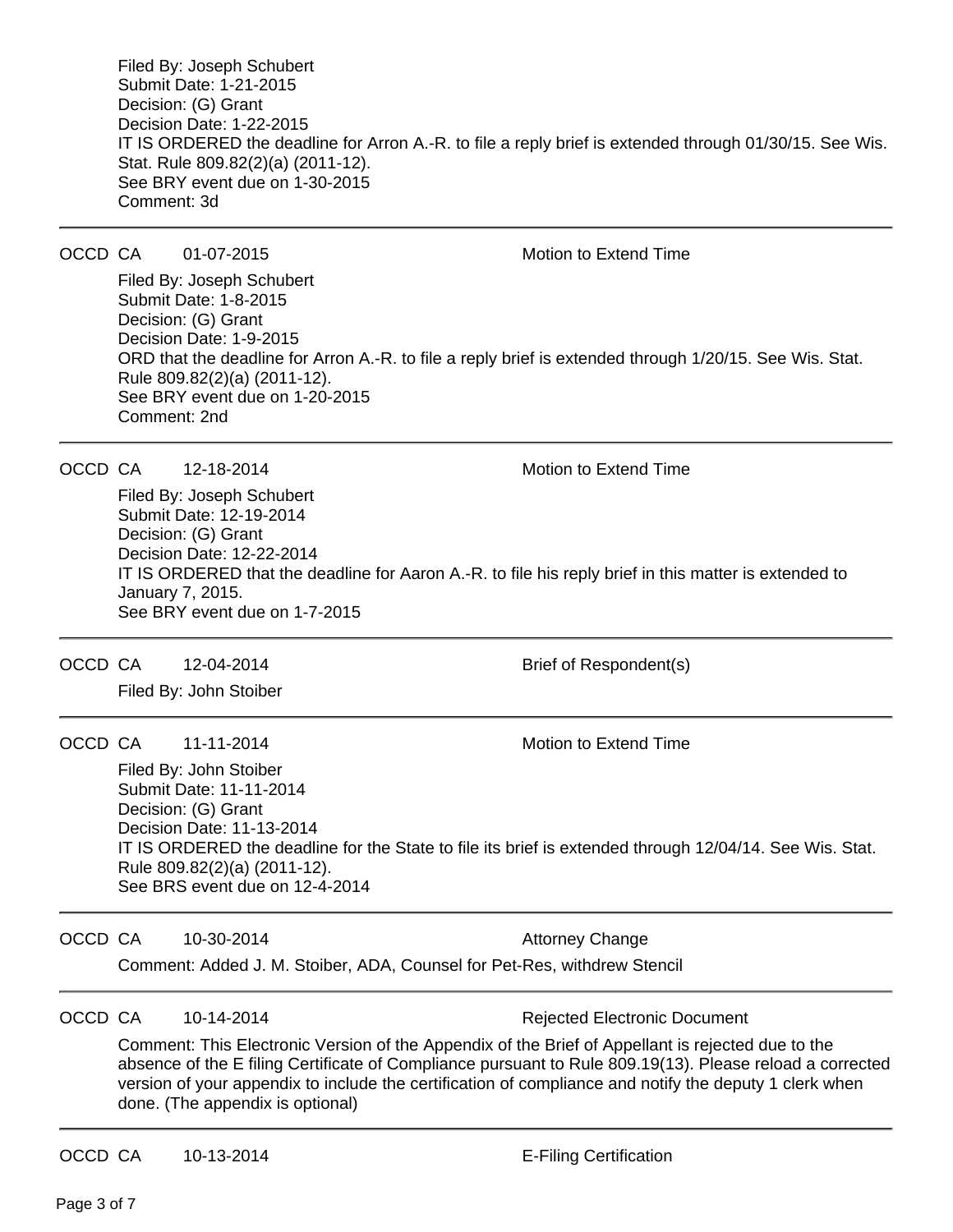OCCD CA 10-13-2014 Brief & Appx of Appellant(s)

Filed By: Joseph Schubert

OCCD CA 10-03-2014 Motion to Extend Time

Filed By: Joseph Schubert Submit Date: 10-3-2014 Decision: (G) Grant Decision Date: 10-7-2014 IT IS ORDERED that the deadline for Aaron A.-R. to file an appellant brief and appendix is extended through October 13, 2014. See Wis. Stat. Rule 809.82(2)(a) (2011-12). See BAP event due on 10-13-2014 Comment: 10th

OCCD CA  $09-19-2014$  Motion to Extend Time

Filed By: Joseph Schubert Submit Date: 9-19-2014 Decision: (G) Grant Decision Date: 9-23-2014 IT IS ORDERED that the time for the appellant to file an appellant's brief is extended until September 29, 2014. See Wis. Stat. Rule 809.82(2)(a) (2011-12). See BAP event due on 9-29-2014 Comment: 9th

OCCD CA  $08-26-2014$  Motion to Extend Time

Filed By: Joseph Schubert Submit Date: 8-27-2014 Decision: (G) Grant Decision Date: 8-28-2014 IT IS ORDERED that the time for the appellant to file an appellant's brief is extended until September 18, 2014. See Wis. Stat. Rule 809.82(2)(a) (2011-12). See BAP event due on 9-18-2014 Comment: 8th

OCCD CA 07-22-2014 Motion to Extend Time

Filed By: Joseph Schubert Submit Date: 7-23-2014 Decision: (G) Grant Decision Date: 7-24-2014 IT IS ORDERED that the time for the appellant to file an appellant's brief is extended until 08/26/14. See Wis. Stat. Rule 809.82(2)(a) (2011-12). See BAP event due on 8-26-2014 Comment: 7th

OCCD CA 07-08-2014 **Motion** Motion to Extend Time

Filed By: Joseph Schubert Submit Date: 7-9-2014 Decision: (G) Grant Decision Date: 7-10-2014 IT IS ORDERED that the deadline for Arron A.-R. to file his appellant's brief and appendix in this matter is extended to July 22, 2014.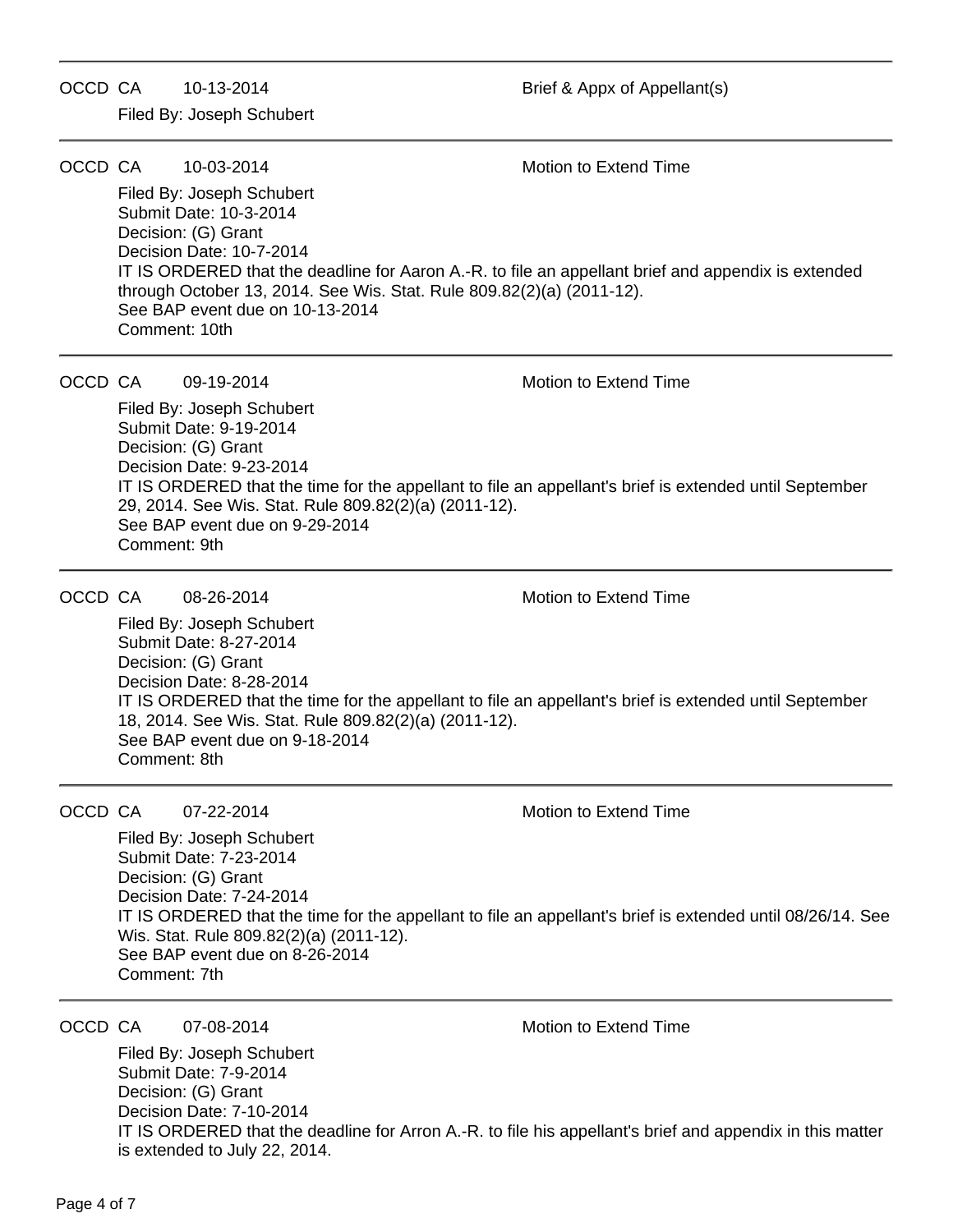#### OCCD CA  $06-26-2014$  Motion to Extend Time

Filed By: Joseph Schubert Submit Date: 6-26-2014 Decision: (G) Grant Decision Date: 6-30-2014 IT IS ORDERED that the time for the appellant to file an appellant's brief is extended until July 8, 2014. See Wis. Stat. Rule 809.82(2)(a) (2011-12). See BAP event due on 7-8-2014 Comment: 5th

### OCCD CA  $06-17-2014$  Motion to Extend Time

Filed By: Joseph Schubert Submit Date: 6-18-2014 Decision: (G) Grant Decision Date: 6-19-2014 IT IS ORDERED that the time for the appellant to file an appellant's brief is extended until June 26, 2014. See Wis. Stat. Rule 809.82(2)(a) (2011-12). See BAP event due on 6-26-2014 Comment: 4th

OCCD CA 06-05-2014 Motion to Extend Time

Filed By: Joseph Schubert Submit Date: 6-5-2014 Decision: (G) Grant Decision Date: 6-6-2014 IT IS ORDERED that the time for the appellant to file an appellant's brief is extended until 06/17/14. See Wis. Stat. Rule 809.82(2)(a) (2011-12). See BAP event due on 6-17-2014 Comment: 3d

OCCD CA 06-04-2014 **Attorney Change** Comment: Added R. Stencel, Counsel for Pet-Res, withdrew Scholtz per letter

OCCD CA  $0.23-2014$  Motion to Extend Time

Filed By: Joseph Schubert Submit Date: 5-23-2014 Decision: (G) Grant Decision Date: 5-28-2014 IT IS ORDERED that the deadline for Arron A.-R. to file his appellant's brief and appendix is extended to June 6, 2014. IT IS FURTHER ORDERED that by June 6, 2014, Assistant District Attorney Karen Lobel shall advise this court of who shall be representing the State for this appeal. See BAP event due on 6-6-2014 Comment: 2nd

OCCD CA 04-29-2014 **Attorney address updated** 

Comment: Address changed for attorney: 38297 Estee Elizabeth Scholtz per mail returned (2030 notice); 04//30/14, Resent to updated address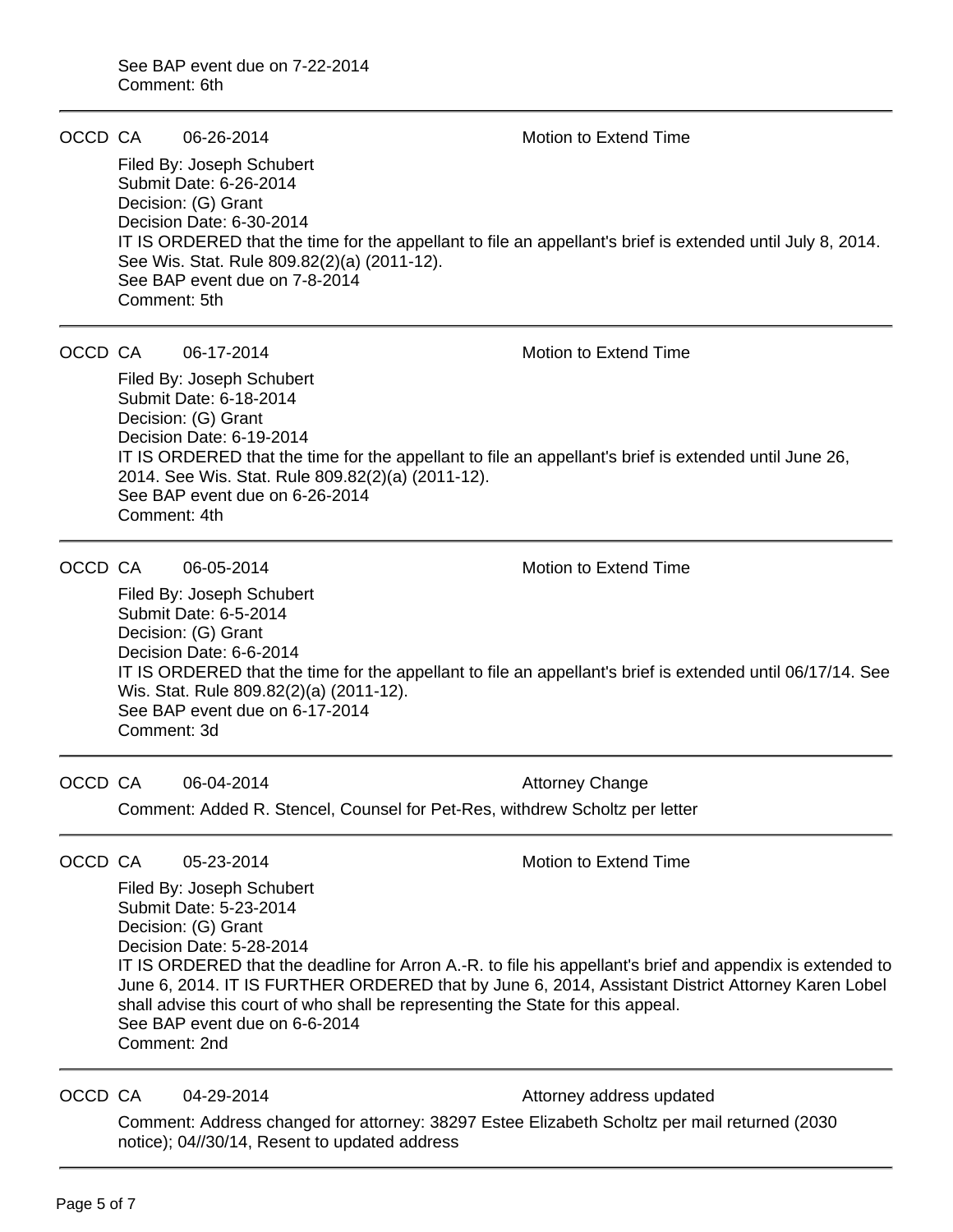| OCCD CA |                                                   | 04-25-2014                                                                                                                                                               | <b>Motion to Extend Time</b>                                                                             |  |  |
|---------|---------------------------------------------------|--------------------------------------------------------------------------------------------------------------------------------------------------------------------------|----------------------------------------------------------------------------------------------------------|--|--|
|         |                                                   | Filed By: Joseph Schubert<br>Submit Date: 4-28-2014<br>Decision: (G) Grant<br>Decision Date: 4-29-2014<br>extended to 05/23/14.<br>See BAP event due on 5-23-2014        | IT IS ORDERED the deadline for Arron A.-R. to file his appellant's brief and appendix in this matter is  |  |  |
| OCCD CA |                                                   | 04-18-2014                                                                                                                                                               | Delinquent                                                                                               |  |  |
|         | Comment: New due date of connected BAP: 4-25-2014 |                                                                                                                                                                          |                                                                                                          |  |  |
| OCCD CA |                                                   | 02-24-2014                                                                                                                                                               | Record                                                                                                   |  |  |
|         | Comment: 1-15 to 80-1, Separate Box               |                                                                                                                                                                          |                                                                                                          |  |  |
| OCCD CA |                                                   | 02-11-2014                                                                                                                                                               | <b>Statement on Transcript</b>                                                                           |  |  |
|         |                                                   | Filed By: Joseph Schubert<br><b>Status: Prev. Filed</b>                                                                                                                  |                                                                                                          |  |  |
|         |                                                   | Comment: new due date 02/10/14                                                                                                                                           |                                                                                                          |  |  |
|         | OCCD CA                                           | 02-03-2014                                                                                                                                                               | Delinquent                                                                                               |  |  |
|         | Comment: New due date of connected SRT: 2-10-2014 |                                                                                                                                                                          |                                                                                                          |  |  |
| OCCD CA |                                                   | 01-21-2014                                                                                                                                                               | Notif. Sent-Filing of NAP & Ct. Record                                                                   |  |  |
| OCCD CA |                                                   | 01-21-2014                                                                                                                                                               | Notice of Appeal & Court Record                                                                          |  |  |
| OCCD CA |                                                   | 01-21-2014                                                                                                                                                               | X Transfer                                                                                               |  |  |
| OCCD CA |                                                   | 01-16-2014                                                                                                                                                               | Received SPD Appointment Order                                                                           |  |  |
|         |                                                   | Comment: Filed by Joseph E. Schubert                                                                                                                                     |                                                                                                          |  |  |
| OCCD CA |                                                   | 01-16-2014                                                                                                                                                               | Docketing Statement from Appellant                                                                       |  |  |
| OCCD CA |                                                   | 01-15-2014                                                                                                                                                               | Notice of Appeal filed in Cir. Ct.                                                                       |  |  |
| OCCD CA |                                                   | 12-20-2013                                                                                                                                                               | MXT to file NAP/Postdisposition motion                                                                   |  |  |
|         | Comment: 4th                                      | Filed By: Joseph Schubert<br>Submit Date: 12-23-2013<br>Decision: (G) Grant<br>Decision Date: 12-26-2013<br>through 1/15/14. See WIS. STAT. RULE 809.82(2)(a) (2011-12). | ORD that the deadline for Arron A.-R. to file a postdisposition motion or a notice of appeal is extended |  |  |